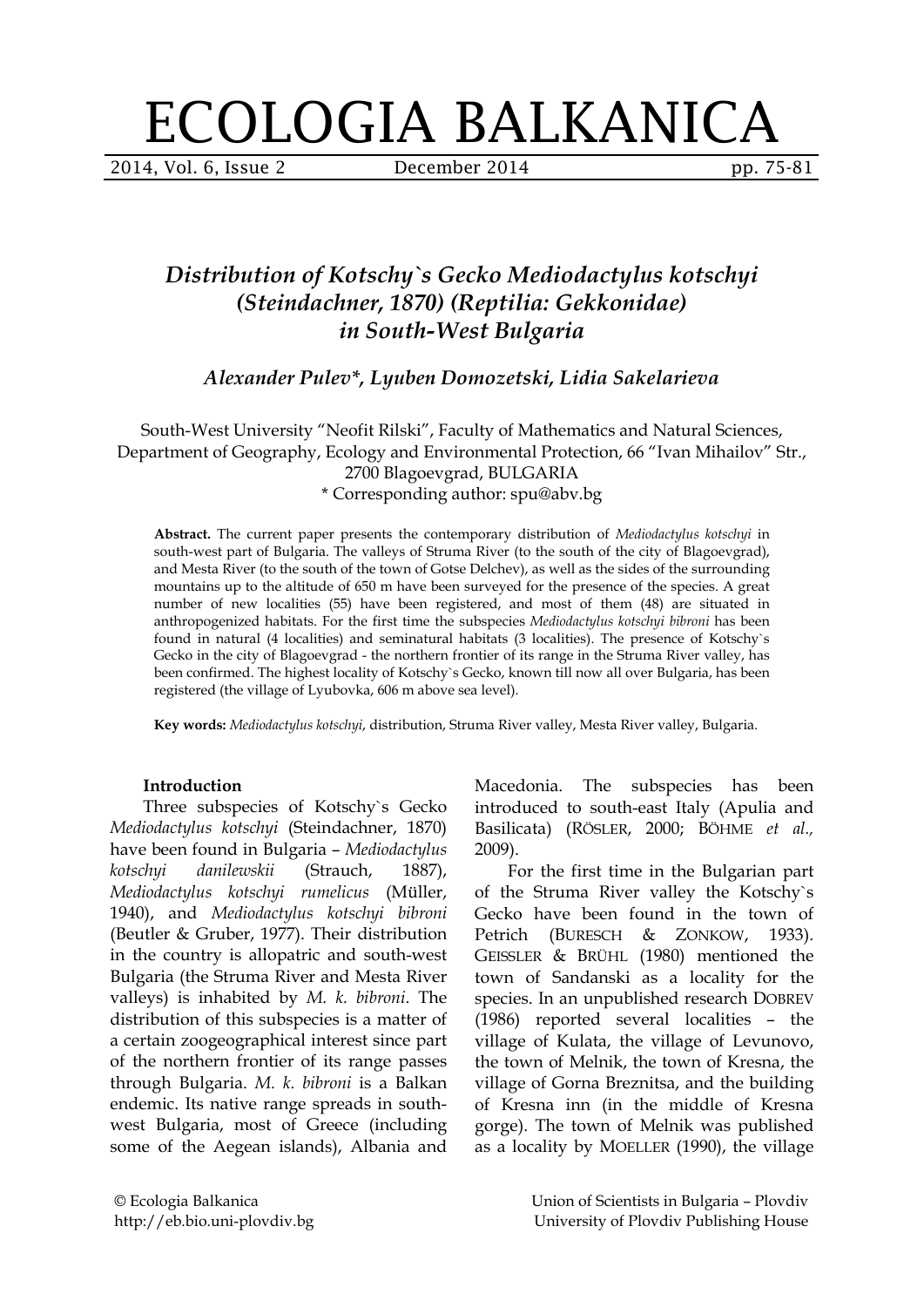of Kulata – by BESHKOV (1993), the village of Gorna Breznitsa – by RÖSLER (2000), and Kresna inn – by BESHKOV & NANEV (2002). STOJANOV *et al.* (2011) summarized the data and marked on a map the distribution of Kotschy`s Gecko in Bulgaria without reporting the specific localities (one of the mapped localities in the Struma River valley is a new one – the village of Katuntsi, B. NAUMOV, 2013, Sofia, pers. comm.). By the beginning of 2013 it was assumed that the building of Kresna inn was the northernmost point of distribution of Kotschy`s Gecko in the Struma River valley (DOBREV, 1986; PETROV & BESHKOV, 2001; BESHKOV & NANEV, 2002; STOJANOV *et al.,*  2011). PULEV & SAKELARIEVA (2013) reported two other localities – the city of Blagoevgrad and the village of Cherniche.

The subspecies belonging of Kotschy`s Gecko specimens along the Struma River valley was identified by DOBREV (1986) and RÖSLER (2000) and later confirmed by BESHKOV & NANEV (2002), and by STOJANOV *et al.* (2011).

BESHKOV & NANEV (2002) registered the species in the Mesta River valley (the town of Gotse Delchev) without subspecies determination. STOJANOV *et al.* (2011) determined the specimens, found in Gotse Delchev, as belonging to *M. k. bibroni*. RÖSLER (2000) supposed the occurrence of this subspecies in the Bulgarian part of the Mesta River valley. The locality in the town of Gotse Delchev was considered to be the highest one in Bulgaria – up to the altitude of 550 m (BESHKOV & NANEV, 2002; STOJANOV *et al.,* 2011).

The occurrence of Kotschy`s Gecko in Bulgaria is mostly synanthropic. Populations in natural habitats were described only for two of the subspecies – *M. k. danilewskii* (at some places on the Black sea coast and under the entrance of the Orlova chuka cave, Ruse region), and *M. k. rumelicus* (on the hills of the city of Plovdiv) (STOJANOV *et al.,* 2011). There are no data in the literature so far that *M. k. bibroni* occurs in natural habitats in the territory of Bulgaria.

The aim of the study is to establish the distribution of *Mediodactylus kotschyi* in south-west Bulgaria.

# **Material and Methods**

The research was carried out in the period from 2001 to 2014 with high intensity after 2009. The studied area is situated in south-west Bulgaria. The climate is Continental Mediterranean, characterized with dry summer and mild winter - the average January temperature is above 0°C in the areas with altitudes less than 700 m (VELEV, 2002). The studied area includes the valleys of Struma River (to the south of the city of Blagoevgrad), and Mesta River (to the south of the town of Gotse Delchev), as well as the sides of the surrounding mountains up to 650 m above sea level.

Sixty one settlements in the Struma River valley and 9 – in the Mesta River valley, situated at different altitudes, have been researched. The Kotschy`s Gecko has been registered mainly in the night through inspection of the buildings. Reliable data have been obtained also from local people. The species has been discovered accidentally during the day or at nightfall in natural habitats when searching for other species.

# **Results and Discussion**

Totally 55 new localities in south-west Bulgaria have been registered (41 in settlements, 7 at single buildings, 4 in natural, and 3 in seminatural habitats).

The Kotschy`s Gecko has been found in several villages in the Struma River valley: Chuchuligovo, Marino pole, General Todorov, Rupite (alt. 50-100 m); Marikostinovo, Novo Konomladi, Novo Delchevo, Ribnik, Damyanitsa, Lebnitsa, Struma, Valkovo, Drakata, Mikrevo (alt. 100- 150 m); Karnalovo, Starchevo, Drangovo, Kapatovo, Kromidovo, Hotovo, Leshnitsa, Dolna Gradeshnitsa, Kamenitsa, Gorna Krushitsa, Slivnitsa, Strumyani (alt. 150-200 m); Strumeshnitsa, Sklave, Vranya (alt. 200- 250 m); Kalimantsi, Zornitsa, Harsovo (alt. 250-300 m); Samuilovo, Polenitsa, Ilindentsi, Poleto (alt. 300-350 m); Petrovo (alt. 400-450 m); Klyuch (alt. 450-500 m); Lyubovka (alt. 600-650 m) (Fig. 1). The species has also been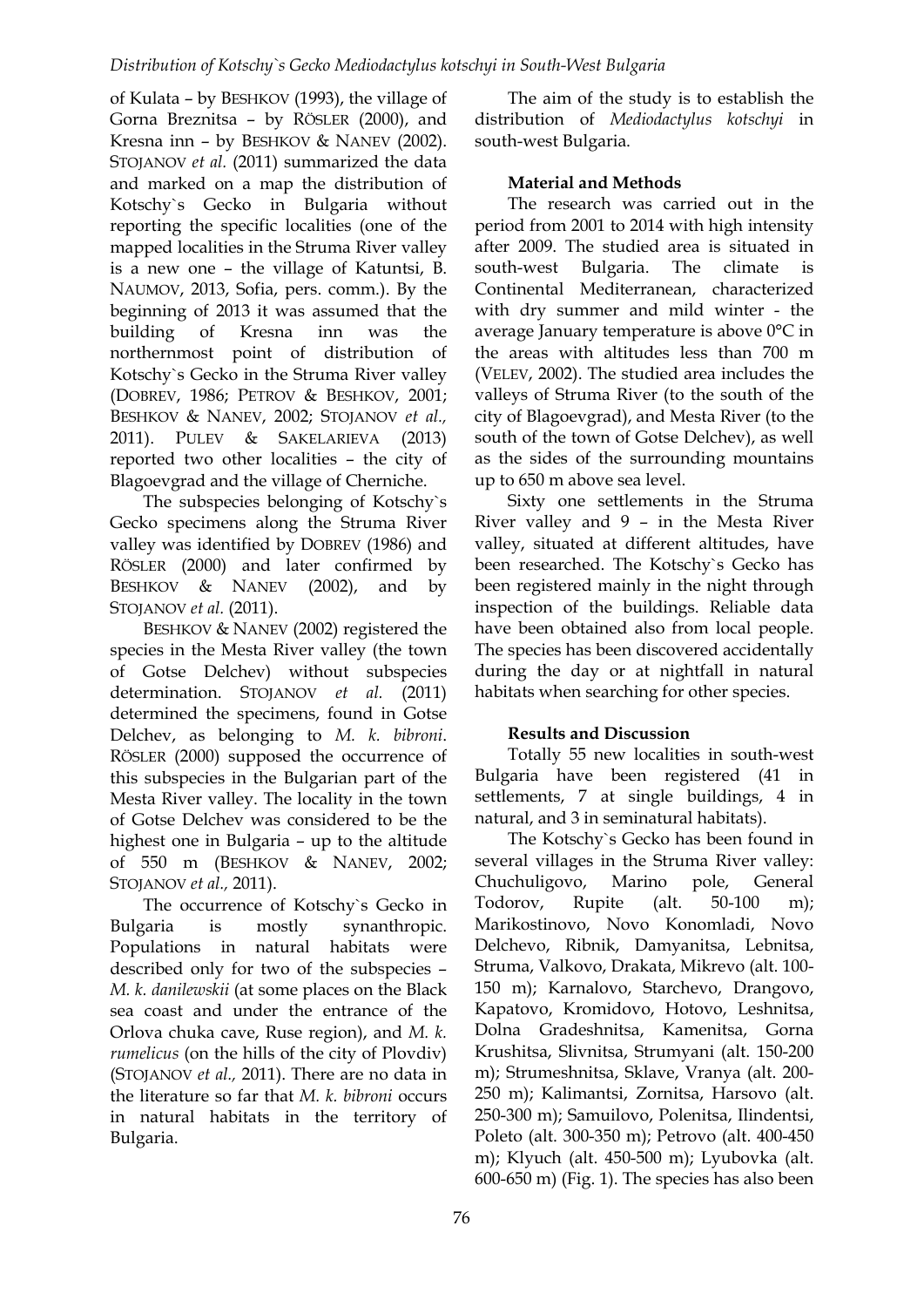registered on the walls of single buildings at Rupite area (between the church complex – N41°27′32″ E23°15′52″, alt. 87 m and the pumping station – N41°27′45″ E23°15′41″, alt. 99 m), the building of Peyo Yavorov railway station (Fig. 2), linesman's lodge at the railway crossing on the road to the village of Oshtava, and the railway station building of the town of Simitli (Fig. 1). The species has been searched for but not found in the following villages: Topolnitsa, Parvomay, Kavrakirovo, Mihnevo, Spatovo, Laskarevo, Vinogradi, Lozenitsa, Ladarevo, Zheleznitsa, Strumsko, Pokrovnik, Belasitsa, Kolarovo, Gabrene, Krupnik, Yanovo, Kamena, Yavornitsa, Skrat, Bogoroditsa, Rozhen, Vlahi, Stara Kresna.



**Fig. 1.** Distribution of *Mediodactylus kotschyi* in south-west Bulgaria. Legend: Towns in black and black circles – known localities; red circles – new anthropogenic localities; red rectangles – new localities in natural habitats; red triangles – new localities in seminatural habitats.

From the results of the study it could be concluded that the Kotschy`s Gecko is widely distributed in the settlements situated at altitudes up to 300 m in the Struma River valley. It is rare to find it at higher altitudes. However, the species was registered in a large barn, situated on a southwestern-facing slope in the village of Lyubovka, at the altitude of 606 m during the day (N41°34′39″ E23°21′51″, 5 ad., 24.08.2013). This is the highest locality of Kotschy`s Gecko known till now all over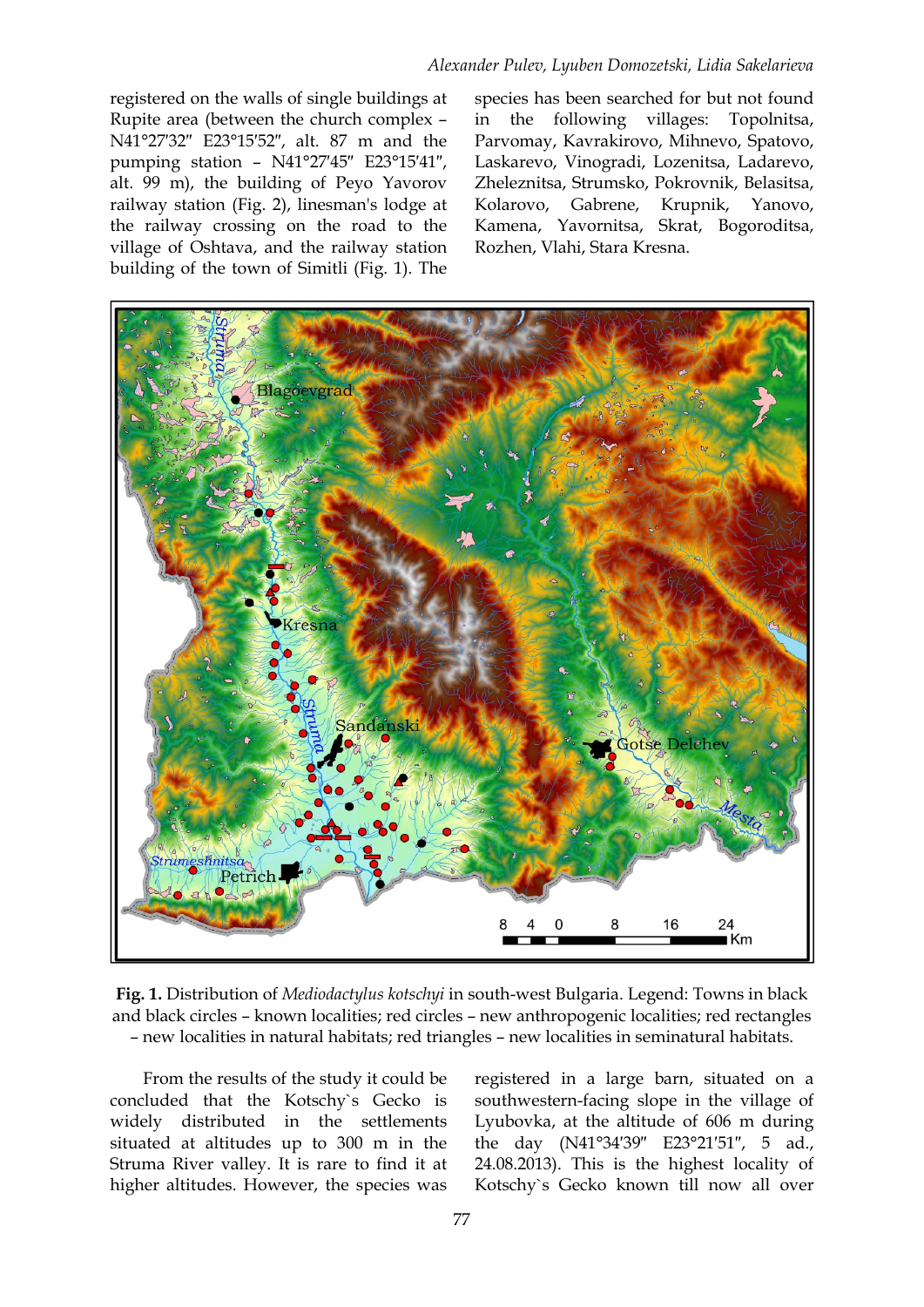#### *Distribution of Kotschy`s Gecko Mediodactylus kotschyi in South-West Bulgaria*

Bulgaria. It occurrence there could be explained with the suitable microclimatic conditions on the southwestern-facing slopes of Pirin mountain.

The presence of Kotschy`s Gecko in the industrial area of the city of Blagoevgrad (PULEV & SAKELARIEVA, 2013) has been confirmed. Several specimens (1 ad., 07.05.2013; 1 ad., 3 juv., 05.09.2013; 1 ad., 17.09.2013) were found at the city exit toward the village of Pokrovnik, N42°00′24″ E23°05′02″, alt. 356 m. Some new localities were registered – on the walls of buildings close to the railway crossing in the industrial area: N42°00′36″ E23°05′17″, alt. 361 m, 12 ad., 05.09.2013, and 1 juv., 06.10.2013, at air temperature of 14°C; on the walls of the linesman's lodge at the railway crossing toward the industrial area (N42°00′41″ E23°05′20″, alt. 365 m, 1 ad., 19.10.2013) (Fig. 3); on the walls of the linesman's lodge at the railway crossing toward Gramada residential district (N42°00′54″ E23°04′55″, alt. 364 m, 1 ad., 05.09.2013; 3 juv., 19.10.2013); and on the walls of buidings in the east part of the industrial area (N42°00′21″ E23°05′34″, alt. 367 m, many specimens, S. MARKOVSKA, 2013, Blagoevgrad, pers. comm.) (Fig. 1). The occurrence of Kotschy`s Gecko at some other places, situated to the north of Kresna inn – the village of Cherniche railway station (PULEV & SAKELARIEVA, 2013), the town of Simitli railway station and the village of Poleto, indicates that the northern frontier of its range in the Struma River valley is not the middle of Kresna gorge as DOBREV (1986), PETROV & BESHKOV (2001), BESHKOV & NANEV (2002) and STOJANOV *et al.* (2011) assumed.

The Kotschy`s Gecko has been found not only in anthropogenic, but also in several natural habitats in the Struma River valley. Some specimens were registered at the foot of the southern slope of Kozhuh volcanic hill, on stones around the ruins of the ancient city of Heraclea Sintica (N41°26′59″ E23°15′52″, alt. 104 m, several specimens, S. IVANOV, 2014, Petrich, pers. comm., and N41°27′03″ E23°15′57″, alt. 116 m; 2 ad., 10.08.2011; 1 ad., 24.08.2012). Five adults were observed at the foot of sand

scarps between the villages of Marino Pole and Marikostinovo (N41°25′20″ E23°20′49″, alt. 167 m) on 02.05.2013.



**Fig. 2.** *Mediodactylus kotschyi*, adult, Peyo Yavorov railway station, 06.09.2010, 15 h.



**Fig. 3.** *Mediodactylus kotschyi*, female, Blagoevgrad, 19.10.2013, 20 h.

Other two adults were found on stony ground south of the village of General Todorov, close to the railway (N41°26′53″ E23°17′26″, alt. 87 m) on 18.08.2013. Some specimens were registered in Kresna gorge on the rocks opposite Kresna inn, beside the railway (N41°47′01″ E23°09′23″, alt. 245 m; 2 ad., 13.05.2012 and 3 ad., 26.06.2012) (Fig. 1).

The natural habitats, where specimens of Kotschy`s Gecko have been found, are situated up to the altitude of 245 m, and all of them are pretty close to anthropogenic habitats (the most remote one is at a distance of 650 m). It is not clear whether the natural populations are autochthonous or have derived from the neighbouring synanthropic populations.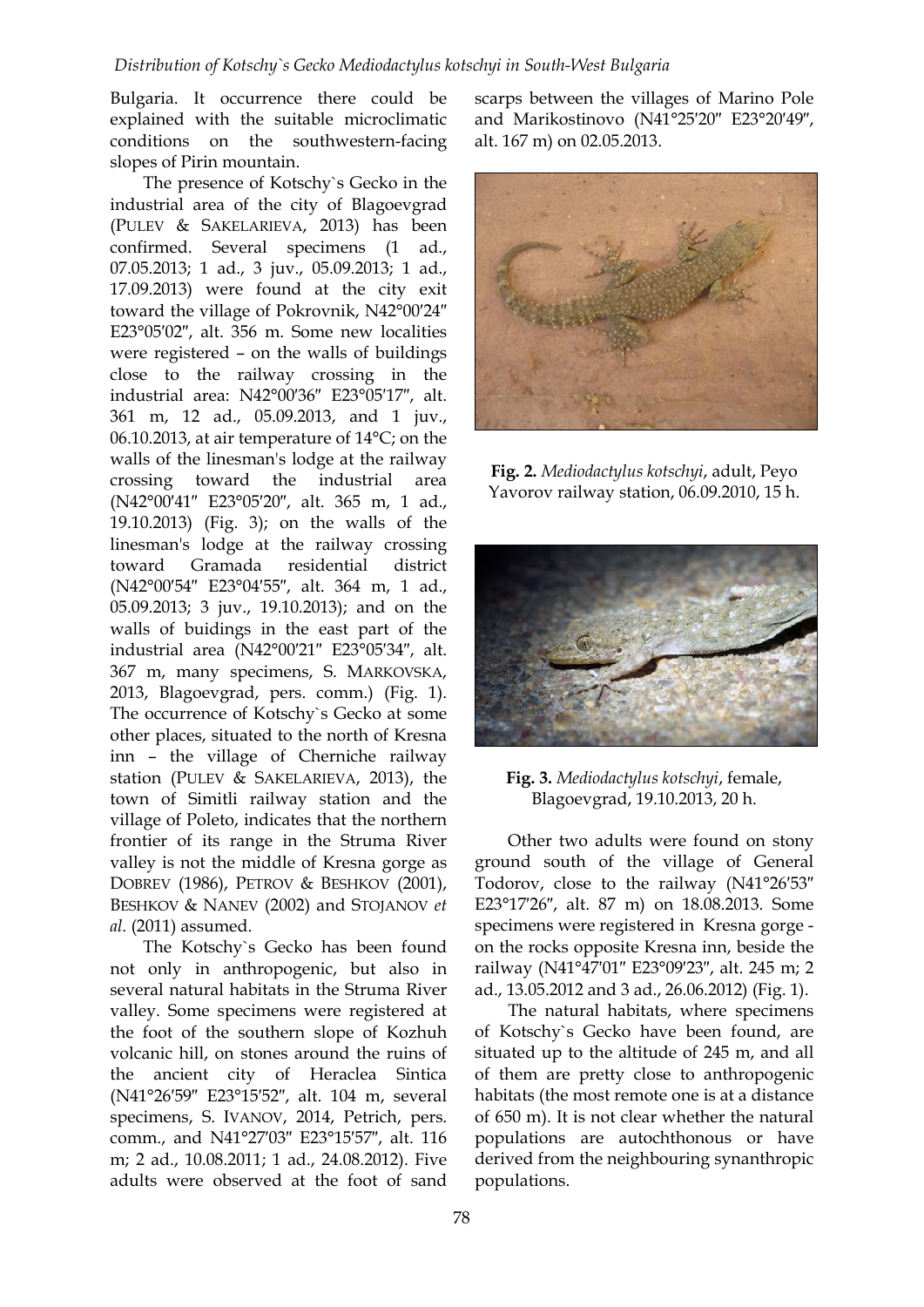Probably the number of natural populations of Kotschy`s Gecko in the Struma River valley are much more than the registered so far. It is difficult to observe the species because of its nighttime activity, and most likely, because of the lower number of these populations. But the range of the species is larger in anthropogenic habitats than in natural ones. All natural populations have been found in or to the south of Kresna gorge, where the driest and the warmest region in Bulgaria is with the longest period of vegetation (230 days) and the highest temperature sum during this period – up to 4400°C (VELEV, 2002).

Three other localities have been found in seminatural habitats during the study (Fig. 1): the railway embankments 500 m to the north of Peyo Yavorov railway station (N41°45′15″ E23°09′10″, alt. 204 m, 1 ad., 19.07.2011), the railway embankments 700 m to the north-west of the village of General Todorov (N41°27′37″ E23°16′17″, alt. 98 m, 2 ad., 12.06.2014) and the ruins of "St. Nikola" church near the town of Melnik (N41°31′14″ E23°23′33″, alt. 478 m, 4 ad., egg-shells, 22.09.2013) (Fig. 4). The church has not been used for more than 100 years and only its eastern wall, where the specimens and the clutches were found, has remained till nowadays.



**Fig. 4.** *Mediodactylus kotschyi*, adult, "St. Nikola" church near Melnik, 22.09.2013, 16 h.

The first specimen of Kotschy`s Gecko, found in the Mesta River valley, was caught by G. Manolev on 01.08.1990 and sent to the Institute of Zoology, Bulgarian Academy of Sciences (G. MANOLEV, 1990, Blagoevgrad, pers. comm.). The specimen (ad.) was caught on the brick wall of a single inhabitable building, southeast of the town of Gotse Delchev (N41°34′01″ E23°45′03″, alt. 514 m). The main locality in the Mesta River valley is the town of Gotse Delchev, where Kotschy`s Gecko is widely distributed at the altitude from 520 to 570 m (Fig. 5). The species was also registered near the town in the village of Musomishta on 07.09.2013. 21 specimens (7 ad., 4 subad., 10 juv.) were observed on the walls of two houses in the center of the village (N41°33′12″ E23°44′47″, alt. 542 m) for about 30 minutes (Fig. 1).

Kotschy`s Gecko has been found at some other localities in the Mesta River valley: on the walls of old houses in the northern part of the town of Hadzhidimovo (N41°31′17″ E23°51′19″, alt. 468 m); on the walls of a single building (villa), situated at 1100 m south-east of the town of Hadzhidimovo, by the road (N41°30′22″ E23°52′15″, alt. 499 m) and on the walls of "St. George" chapel near the Matnitsa River mouth (N41°30′20″ E23°53′10″, alt. 502 m) (K. MILUSHEVA, 2014, Hadzhidimovo, pers. comm.) (Fig. 1).

The species has been repeatedly searched for in other settlements in the Mesta River valley (the villages of Koprivlen, Novo Lyaski, Blatska, Hvostyane, Dabnitsa, Garmen), but has not been found yet. It has not been registered in the center part of the town of Hadzhidimovo as well. It is possible for the populations of Kotschy`s Gecko in the towns of Gotse Delchev (and its surroundings) and Hadzhidimovo (and its surroundings) to be isolated one from another as well as from the populations in northern Greece.

STOJANOV *et al.* (2011) draws attention to the absence of the species at many places in Bulgaria despite the good living conditions there and this have been confirmed during the present study. *M. k. bibroni* is a Mediterranean faunistic element, and the temperature is a limiting factor for its distribution. However, it has not been found in many places with suitable climatic conditions in south-west Bulgaria. Its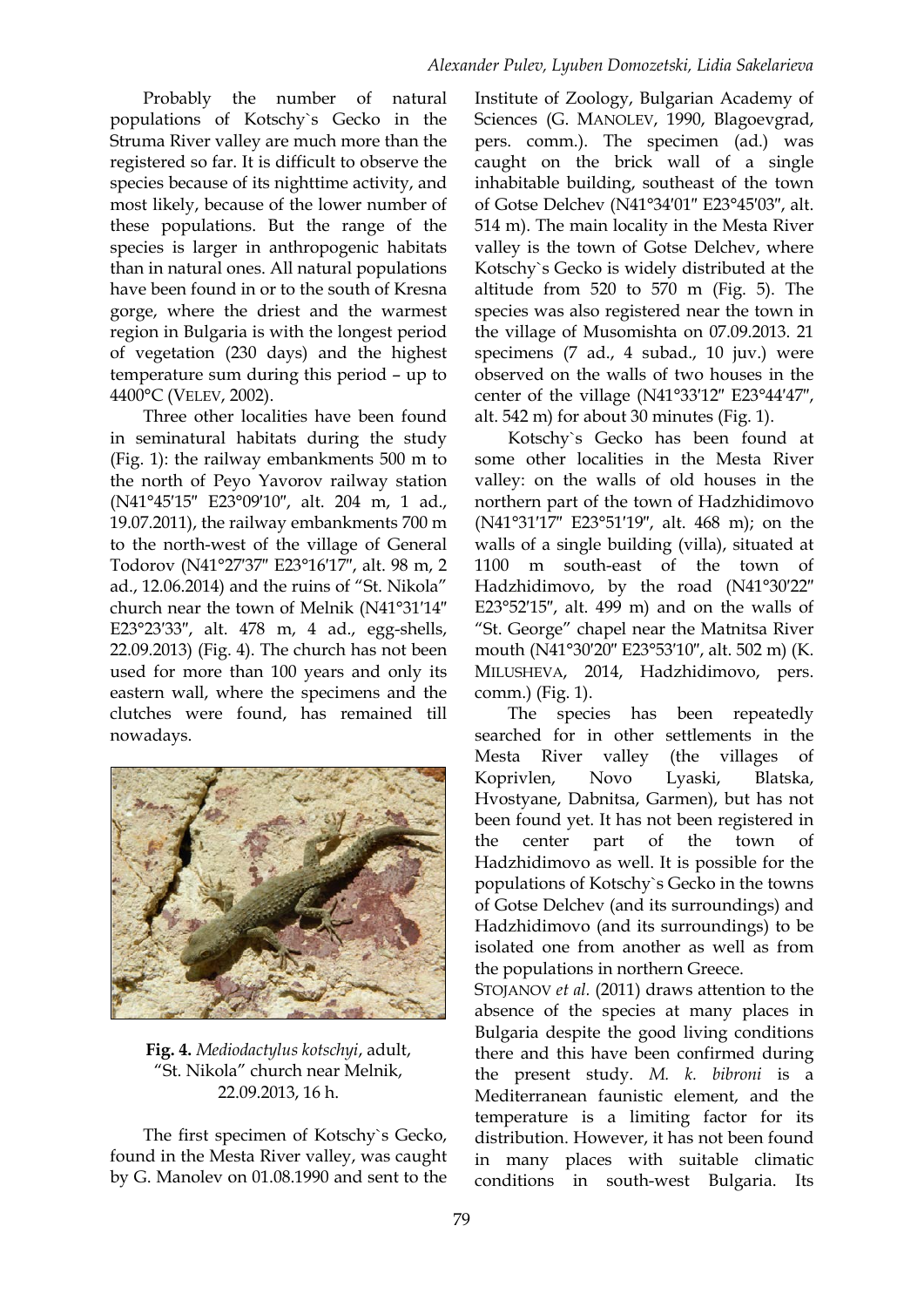## *Distribution of Kotschy`s Gecko Mediodactylus kotschyi in South-West Bulgaria*

(present) distribution in the Struma River and Mesta River valleys could be explained by the influence of temperature on the one hand and by its accidental spread by human activities on the other hand.



**Fig. 5.** *Mediodactylus kotschyi*, female, Gotse Delchev, 07.09.2012, 21 h.

Probably this spread is largely due to the railway infrastructure and the transportation of goods and loads. Finding Kotschy`s Gecko at some railway stations and linesman's lodges (Cherniche, Simitli, Blagoevgrad) is a proof of this statement. At the same time, the species is absent or is sparsely distributed in the surrounding areas. The lack of railway infrastructure could explain the low species abundance in the Mesta River and the Strumeshnitsa River (right tributary of Struma River) valleys.

According to STOJANOV *et al.* (2011) the species could easily be found at lighted places where it preys in the night. However, it is not always (so) easy to observe Kotschy`s Gecko in the settlements. In some of them (the villages of Samuilovo, Klyuch, Poleto and Musomishta, and the city of Blagoevgrad) it cannot be found in numerous suitable buildings but can be found in others with many specimens. Probably Kotschy`s Gecko is rarer in the periphery of its range because of the limiting effect of climate and the altitude or due to its recent colonization. Local people not always pay attention to its existence despite the high density of its populations.

The populations of Kotschy`s Gecko are usually with high density in the settlements. BESHKOV (1993) reported that about 70 specimens were recorded in the village of Kulata for 3 hours. In the present study, the highest numbers have been recorded in the villages of Mikrevo, Strumyani and Novo Delchevo where up to  $25 - 30$  specimens have been observed simultaneously on the walls of a single house.

The high number of anthropogenic localities and the large abundance of Kotschy`s Gecko in most of them are due to several factors. The first factor is the heating of buildings in the winter, which facilitates the survival during this unsuitable season. Kotschy`s Gecko has not been found in desolate buildings out of settlements (the ruins of "St. Nikola" church are not included). Probably spending the winter in buildings, which are not heated, is not possible. However, the species has been recorded in desolate buildings within the settlements (in the entire studied area), where possibly it periodically migrates from the adjacent habitable buildings. The second factor is the suitable microhabitats in the buildings. Kotschy`s Gecko escapes from predators climbing on the walls, finds crevices in walls well lit by the sun or finds spaces for laying eggs under the roof-tiles. The third factor is the lighting in the evening, and in the night. It gives Kotschy`s Gecko a certain advantage as it facilitates finding food and sustaining the body temperature.

#### **References**

- BESHKOV V. 1993. [Amphibia and Reptilia]. In: Sakalian M. (Ed.): *National strategy for conservation of biodiversity. Basic reports. Vol. I.* Sofia, United States Agency for International Development, pp. 567-584. (In Bulgarian).
- BESHKOV V., K. NANEV. 2002. [*Amphibians and Reptiles in Bulgaria*]. Pensoft, Sofia-Moscow, 120 p. (In Bulgarian).
- BÖHME W., P. LYMBERAKIS. R. AJTIC. A. DISI. Y. WERNER. V. TOK et al. 2009. Mediodactylus kotschyi. - In*: IUCN 2014. The IUCN Red List of Threatened*